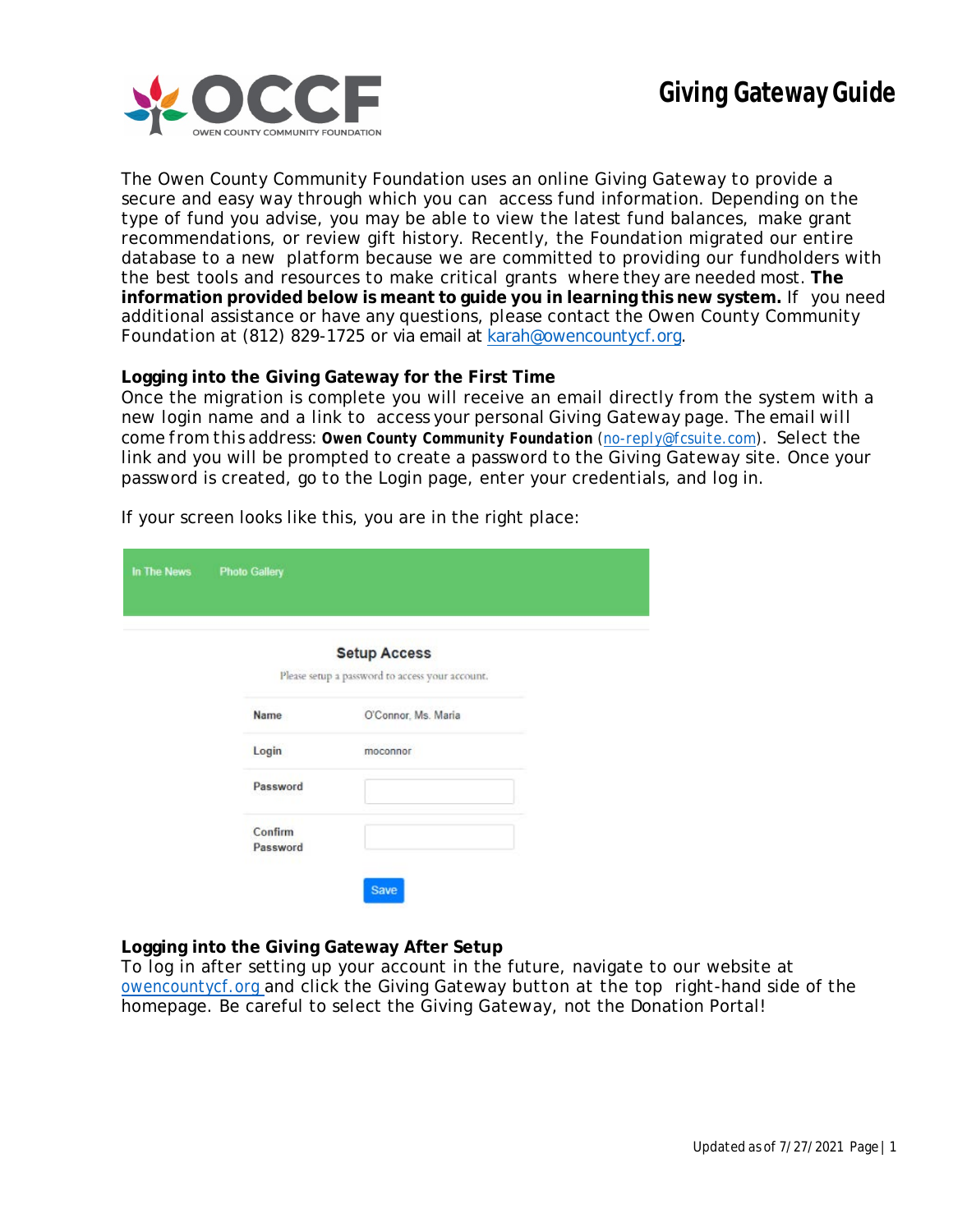# **For Individuals who Advise Multiple Funds**

If you serve as an advisor for multiple funds, you will see the "Choose Fund" menu once you have successfully signed into the system. Choose the particular account with which you wish to interact. If you are listed as an advisor for only one fund, you will go directly to the homepage for that fund.

### **Tab Selections**

Once you have logged in, you can select the tabs at the top of the page to review the different areas available to you as a Fund Advisor. As a reminder, depending on the type of fund that you manage at the Foundation, not all the following tab selections may be available to you.

For reference, here is what the tab selections may look like on your screen:



- o **Home Tab**
	- o This tab provides the fund's current balance. This screen also lists all FundAdvisors, shows recent contributions to the fund, and recent grants made for the fund.

#### o **Contributions Tab**

- o If applicable, this tab shows the detail for each gift received into the fund. Unless the donor has requested to remain anonymous, you will be able to view more detail about each donor by clicking their name. You can also click the "export" option on the far-right side of the menu bar to export the details into an excel spreadsheet for your records.
- o **Grants Tab**
	- o This tab provides details on all grants distributed from the fund. The top section provides a summary of grants by grantees. Scroll past the summary section to see grants listed from most recent to oldest.
	- o Complete status means the grant has been paid. Other status indicators may appear throughout the grantmaking process. Please contact the Foundation if you have questions about the status of a grant.
- o **Grant Request Tab**
	- o As a Fund Advisor, depending on the type of fund, you *may* be able to make grant requests from the fund by clicking into the "Grant Request" Tab. To request a grant, you can either "Choose from a Previous Grantee" which will list your previous grantees, or select a new grantee through the following 3 options:
		- **1. Grant to a Foundation Fund**
			- a. Click on any of the Foundation's promoted funds (e.g. Community Fund or Community Children's Christmas Fund) to make a grant to one of these causes.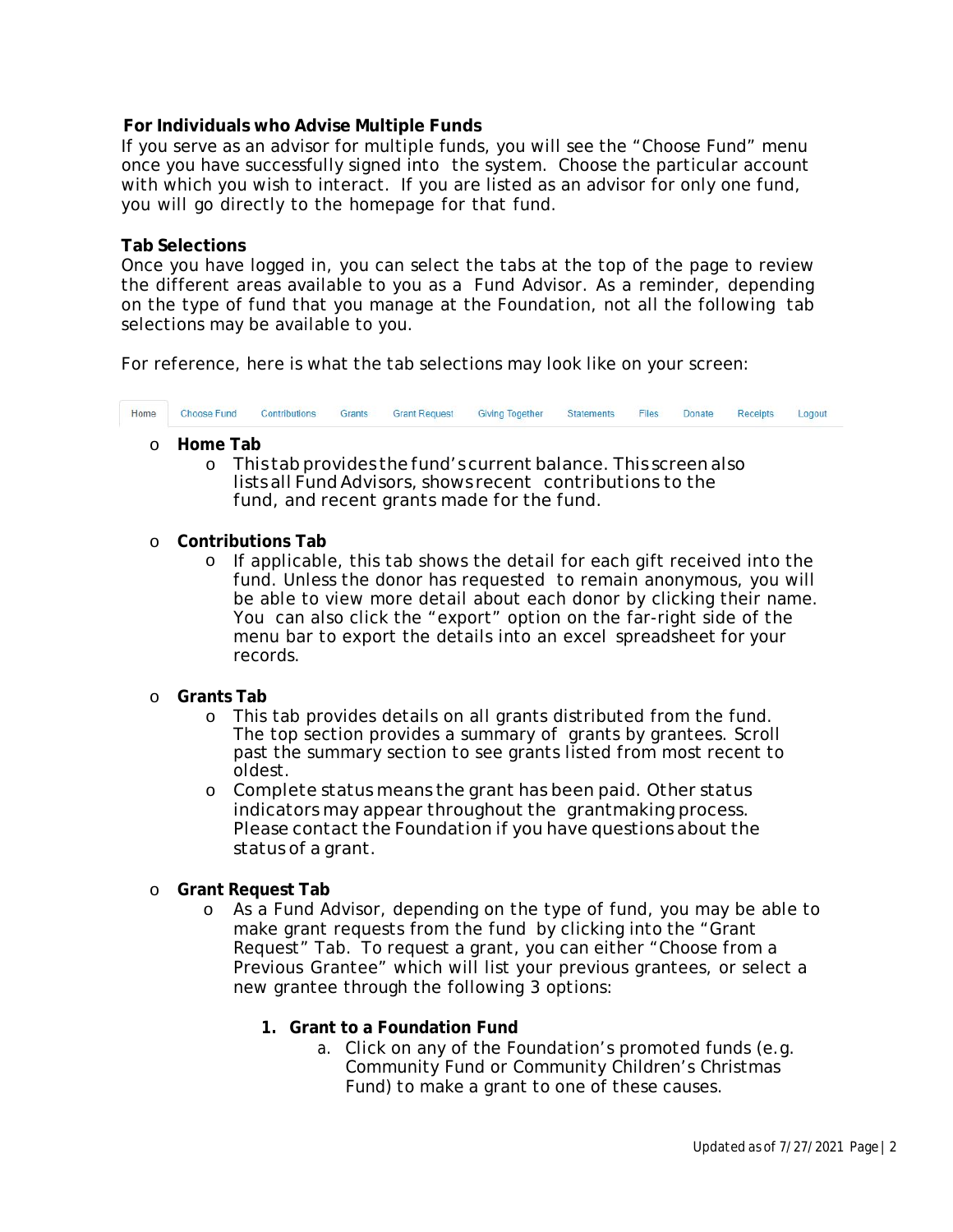- **2. Search for other Grantees**
	- a. This is helpful because you can type in keywords and click the SEARCH button. The system will search GuideStar for organizations containing the keywords that you have selected. GuideStar is an information service specializing in reporting on U.S. nonprofit organizations. The more keywords used, the better the search results will be. *Please note that this tool does not automatically guarantee that an organization will pass the Foundation's due diligence, that procedurewill still takeplaceduring processing.*
- **3. Enter a Grantee Manually**
	- a. The bottom section of this tab is where a new nonprofit or grantee can be entered manually. You will need to enter the name of the grantee, an address, zip code, and a phone number to move the grant request to the Foundation's staff for due diligence.
- o Regardless of how you choose to submit your grant, once the grantee information has been added, you can complete the request by clicking the SUBMIT button at the bottom of the page.
- o This tab will also show a list of grants requested to be paid out on the right with their current status. Grant requests still in the REQUEST status can be canceled from this screen, however, once Foundation staff begin processing you will no longer be able to cancel the grant.
- o **Giving Together Tab**
	- o This tab is available to learn about active Giving Together campaigns from the Foundation. Our Giving Together program increases impact by pooling Foundation and donor resources to support strong organizations and collaborations making a difference in our community. If there is an open campaign, you will be able to select from the grant catalog option(s) inside this tab to make a grant alongside your fellow fundholders to maximize your impact from the fund that you manage.

### o **Statements**

- o This tab shows you your fund statements.
- o **Files**
	- o This tab will show any viewable files regarding your fund, such as your fund agreement.
- o **Donate Tab**
	- o The Donate tab allows you to contribute to any listed funds at the Foundation. By clicking this tab, you will be redirected to our website's donation page and invited to select the fund you want to contribute into.